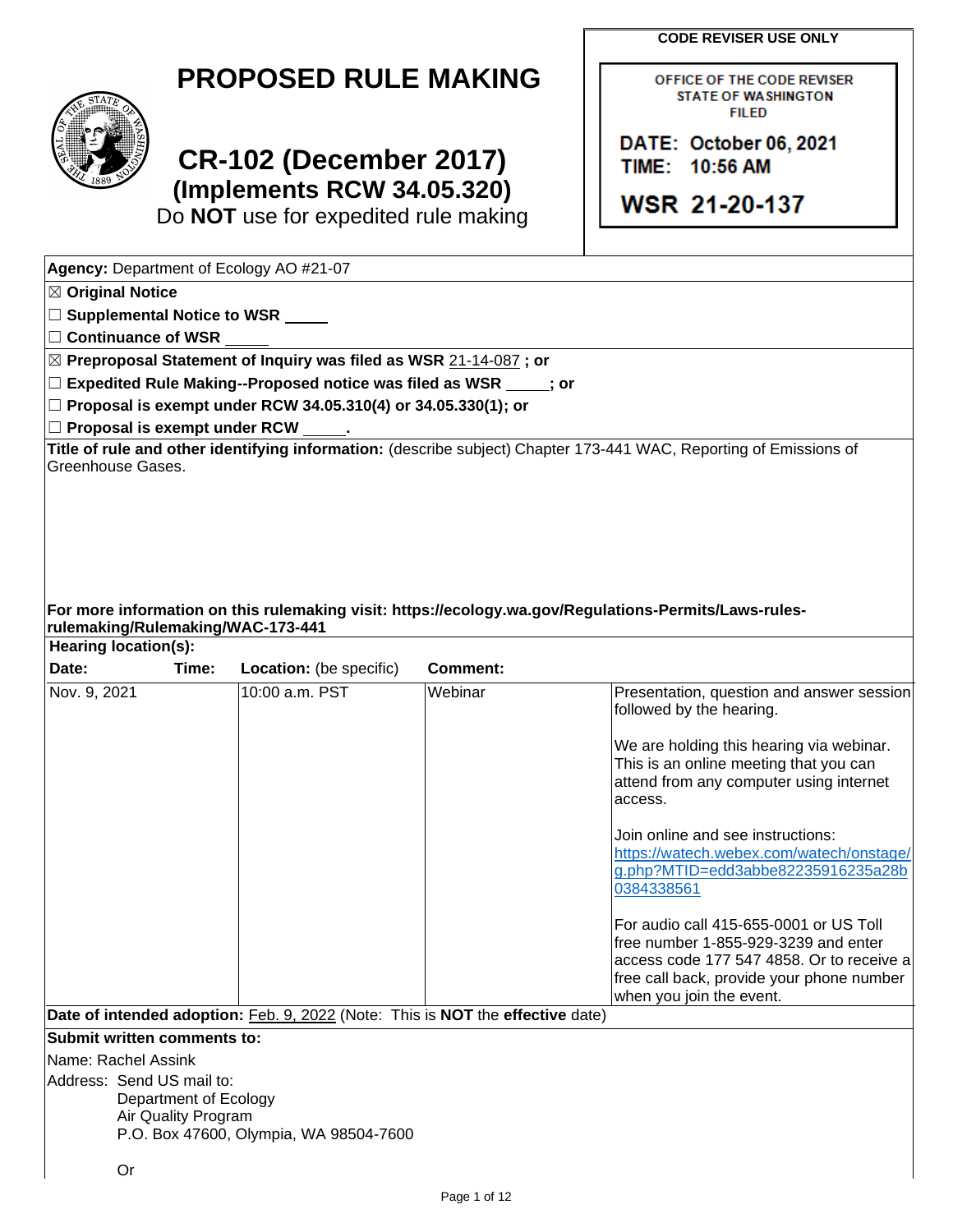| Send parcel delivery services to:                                                                                                                                                                                                                                                                                                                                                                                                                                                                        |                              |  |  |  |
|----------------------------------------------------------------------------------------------------------------------------------------------------------------------------------------------------------------------------------------------------------------------------------------------------------------------------------------------------------------------------------------------------------------------------------------------------------------------------------------------------------|------------------------------|--|--|--|
| Department of Ecology                                                                                                                                                                                                                                                                                                                                                                                                                                                                                    |                              |  |  |  |
| Air Quality Program                                                                                                                                                                                                                                                                                                                                                                                                                                                                                      |                              |  |  |  |
| 300 Desmond Dr. SE, Lacey, WA 98503                                                                                                                                                                                                                                                                                                                                                                                                                                                                      |                              |  |  |  |
| Email: Submit comments by mail, online, or at the hearing.                                                                                                                                                                                                                                                                                                                                                                                                                                               |                              |  |  |  |
| Fax: N/A                                                                                                                                                                                                                                                                                                                                                                                                                                                                                                 |                              |  |  |  |
| Other: Online: https://aq.ecology.commentinput.com/?id=9m3jh                                                                                                                                                                                                                                                                                                                                                                                                                                             |                              |  |  |  |
| By (date) Nov. 16, 2021                                                                                                                                                                                                                                                                                                                                                                                                                                                                                  |                              |  |  |  |
| Assistance for persons with disabilities:                                                                                                                                                                                                                                                                                                                                                                                                                                                                |                              |  |  |  |
| Contact Ecology ADA Coordinator                                                                                                                                                                                                                                                                                                                                                                                                                                                                          |                              |  |  |  |
| Phone: 360-407-6831                                                                                                                                                                                                                                                                                                                                                                                                                                                                                      |                              |  |  |  |
| Fax: N/A                                                                                                                                                                                                                                                                                                                                                                                                                                                                                                 |                              |  |  |  |
| TTY: For Washington Relay Service or TTY call 711 or 877-833-6341.                                                                                                                                                                                                                                                                                                                                                                                                                                       |                              |  |  |  |
| Email: ecyADAcoordinator@ecy.wa.gov                                                                                                                                                                                                                                                                                                                                                                                                                                                                      |                              |  |  |  |
| Other: Visit https://ecology.wa.gov/accessibility for more information.                                                                                                                                                                                                                                                                                                                                                                                                                                  |                              |  |  |  |
| By (date) Nov. 6, 2021                                                                                                                                                                                                                                                                                                                                                                                                                                                                                   |                              |  |  |  |
| Purpose of the proposal and its anticipated effects, including any changes in existing rules:                                                                                                                                                                                                                                                                                                                                                                                                            |                              |  |  |  |
| In 2021, the legislature passed the Climate Commitment Act (CCA). The CCA establishes a cap and invest program to meet<br>Washington's greenhouse gas (GHG) emissions limits.                                                                                                                                                                                                                                                                                                                            |                              |  |  |  |
| This rulemaking is proposing amendments to Chapter 173-441 WAC (Reporting of Emissions of Greenhouse Gases) to<br>expand persons subject to reporting and improve reporting requirements. Specifically, this rulemaking:<br>Adds natural gas suppliers, carbon dioxide suppliers, and electric power entities to the existing GHG reporting<br>$\bullet$                                                                                                                                                 |                              |  |  |  |
| program.<br>Replaces the existing transportation fuel supplier program with a CCA-compatible fuel supplier program.<br>$\bullet$<br>Updates GHG reporting requirements to support the CCA and facilitates program linkage with other jurisdictions.<br>$\bullet$<br>Adds program elements to support the verification of GHG reporting data.<br>$\bullet$                                                                                                                                                |                              |  |  |  |
| Modifies administrative provisions such as deadlines and GHG reporting fees.<br>$\bullet$<br>Includes requirements necessary to support the above items, the overall objectives of the statute or chapter, or the<br>$\bullet$<br>goals of the CCA.                                                                                                                                                                                                                                                      |                              |  |  |  |
| Makes administrative changes for correction or clarification.<br>$\bullet$                                                                                                                                                                                                                                                                                                                                                                                                                               |                              |  |  |  |
| Reasons supporting proposal: The CCA (Chapter 70A.65 RCW) amends Chapter 173-441 WAC to support new CCA<br>requirements. Approximately 75 percent of the emissions included in the cap and invest program are currently not reported or<br>are reported using methods inconsistent with the CCA. Ecology will create an accurate system for reporting GHGs by adding<br>new reporters to the program, improving data verification processes, and modifying reporting requirements and reporting<br>fees. |                              |  |  |  |
| Statutory authority for adoption: RCW 70A.15.2200)                                                                                                                                                                                                                                                                                                                                                                                                                                                       |                              |  |  |  |
|                                                                                                                                                                                                                                                                                                                                                                                                                                                                                                          |                              |  |  |  |
| Statute being implemented: Climate Commitment Act (CCA) (Chapter 316, Laws of 2021), codified as Chapter 70A.65<br>RCW and RCW 70A.15.2200                                                                                                                                                                                                                                                                                                                                                               |                              |  |  |  |
| Is rule necessary because of a:                                                                                                                                                                                                                                                                                                                                                                                                                                                                          |                              |  |  |  |
| Federal Law?                                                                                                                                                                                                                                                                                                                                                                                                                                                                                             | $\Box$ Yes<br>$\boxtimes$ No |  |  |  |
| <b>Federal Court Decision?</b>                                                                                                                                                                                                                                                                                                                                                                                                                                                                           | $\Box$ Yes<br>$\boxtimes$ No |  |  |  |
| <b>State Court Decision?</b>                                                                                                                                                                                                                                                                                                                                                                                                                                                                             | $\Box$ Yes<br>$\boxtimes$ No |  |  |  |
| If yes, CITATION:                                                                                                                                                                                                                                                                                                                                                                                                                                                                                        |                              |  |  |  |
| Agency comments or recommendations, if any, as to statutory language, implementation, enforcement, and fiscal                                                                                                                                                                                                                                                                                                                                                                                            |                              |  |  |  |
| matters: N/A                                                                                                                                                                                                                                                                                                                                                                                                                                                                                             |                              |  |  |  |
| Name of proponent: (person or organization) Department of Ecology                                                                                                                                                                                                                                                                                                                                                                                                                                        | $\Box$ Private               |  |  |  |
|                                                                                                                                                                                                                                                                                                                                                                                                                                                                                                          | $\Box$ Public                |  |  |  |
|                                                                                                                                                                                                                                                                                                                                                                                                                                                                                                          | ⊠ Governmental               |  |  |  |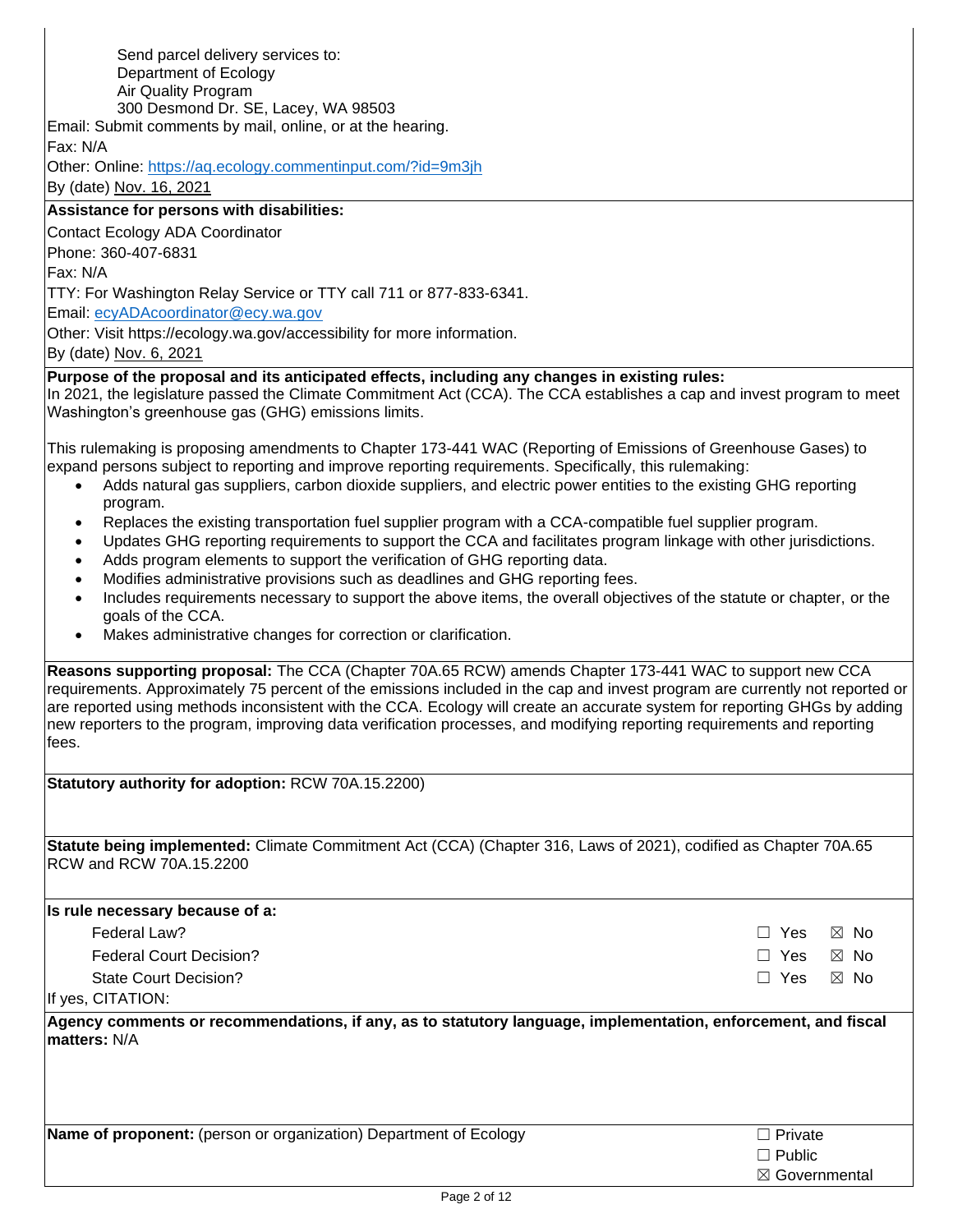| Name of agency personnel responsible for:                                                   |                                                                                                                                                                                                                                                                                                                                                                                                                                                                                                                                                                                                                                                                                                               |                        |                                                                                                                         |                              |  |
|---------------------------------------------------------------------------------------------|---------------------------------------------------------------------------------------------------------------------------------------------------------------------------------------------------------------------------------------------------------------------------------------------------------------------------------------------------------------------------------------------------------------------------------------------------------------------------------------------------------------------------------------------------------------------------------------------------------------------------------------------------------------------------------------------------------------|------------------------|-------------------------------------------------------------------------------------------------------------------------|------------------------------|--|
|                                                                                             | Name                                                                                                                                                                                                                                                                                                                                                                                                                                                                                                                                                                                                                                                                                                          | <b>Office Location</b> |                                                                                                                         | Phone                        |  |
| Drafting:                                                                                   | <b>Neil Caudill</b>                                                                                                                                                                                                                                                                                                                                                                                                                                                                                                                                                                                                                                                                                           |                        | 300 Desmond Dr SE, Lacey, WA 98503                                                                                      | 360-764-9733                 |  |
| Implementation:                                                                             | Neil Caudill                                                                                                                                                                                                                                                                                                                                                                                                                                                                                                                                                                                                                                                                                                  |                        | 300 Desmond Dr SE, Lacey, WA 98503                                                                                      | 360-764-9733                 |  |
| Enforcement:                                                                                | <b>Neil Caudill</b>                                                                                                                                                                                                                                                                                                                                                                                                                                                                                                                                                                                                                                                                                           |                        | 300 Desmond Dr SE, Lacey, WA 98503                                                                                      | 360-764-9733                 |  |
| If yes, insert statement here:                                                              | Is a school district fiscal impact statement required under RCW 28A.305.135?                                                                                                                                                                                                                                                                                                                                                                                                                                                                                                                                                                                                                                  |                        |                                                                                                                         | $\Box$ Yes<br>$\boxtimes$ No |  |
| Name: N/A<br>Address: N/A<br>Phone: N/A<br>Fax: N/A<br>TTY: N/A<br>Email: N/A<br>Other: N/A | The public may obtain a copy of the school district fiscal impact statement by contacting:                                                                                                                                                                                                                                                                                                                                                                                                                                                                                                                                                                                                                    |                        |                                                                                                                         |                              |  |
|                                                                                             | Is a cost-benefit analysis required under RCW 34.05.328?                                                                                                                                                                                                                                                                                                                                                                                                                                                                                                                                                                                                                                                      |                        |                                                                                                                         |                              |  |
| Fax: N/A<br>Other:<br>$\Box$ No:                                                            | $\boxtimes$ Yes: A preliminary cost-benefit analysis may be obtained by contacting:<br>Name: Rachel Assink<br>Address: Department of Ecology<br>Air Quality Program<br>P.O. Box 47600<br>Olympia, WA 98504-7600<br>Phone: 360-407-6827<br>TTY: For Washington Relay Service or TTY call 711 or 877-833-6341<br>Email: rachel.assink@ecy.wa.gov<br>Please explain:                                                                                                                                                                                                                                                                                                                                             |                        |                                                                                                                         |                              |  |
|                                                                                             | Regulatory Fairness Act Cost Considerations for a Small Business Economic Impact Statement:                                                                                                                                                                                                                                                                                                                                                                                                                                                                                                                                                                                                                   |                        |                                                                                                                         |                              |  |
|                                                                                             | This rule proposal, or portions of the proposal, may be exempt from requirements of the Regulatory Fairness Act (see<br>chapter 19.85 RCW). Please check the box for any applicable exemption(s):                                                                                                                                                                                                                                                                                                                                                                                                                                                                                                             |                        |                                                                                                                         |                              |  |
| adopted.<br>Citation and description:                                                       | $\Box$ This rule proposal, or portions of the proposal, is exempt under RCW 19.85.061 because this rule making is being<br>adopted solely to conform and/or comply with federal statute or regulations. Please cite the specific federal statute or<br>regulation this rule is being adopted to conform or comply with, and describe the consequences to the state if the rule is not<br>This rule proposal, or portions of the proposal, is exempt because the agency has completed the pilot rule process<br>defined by RCW 34.05.313 before filing the notice of this proposed rule.<br>This rule proposal, or portions of the proposal, is exempt under the provisions of RCW 15.65.570(2) because it was |                        |                                                                                                                         |                              |  |
| adopted by a referendum.                                                                    |                                                                                                                                                                                                                                                                                                                                                                                                                                                                                                                                                                                                                                                                                                               |                        |                                                                                                                         |                              |  |
|                                                                                             | This rule proposal, or portions of the proposal, is exempt under RCW 19.85.025(3). Check all that apply:                                                                                                                                                                                                                                                                                                                                                                                                                                                                                                                                                                                                      |                        |                                                                                                                         |                              |  |
| $\Box$                                                                                      | RCW 34.05.310 (4)(b)                                                                                                                                                                                                                                                                                                                                                                                                                                                                                                                                                                                                                                                                                          | □                      | RCW 34.05.310 (4)(e)                                                                                                    |                              |  |
|                                                                                             | (Internal government operations)                                                                                                                                                                                                                                                                                                                                                                                                                                                                                                                                                                                                                                                                              |                        | (Dictated by statute)                                                                                                   |                              |  |
| ш                                                                                           | RCW 34.05.310 (4)(c)                                                                                                                                                                                                                                                                                                                                                                                                                                                                                                                                                                                                                                                                                          | ⊔                      | RCW 34.05.310 (4)(f)                                                                                                    |                              |  |
| $\Box$                                                                                      | (Incorporation by reference)<br>RCW 34.05.310 (4)(d)                                                                                                                                                                                                                                                                                                                                                                                                                                                                                                                                                                                                                                                          |                        | (Set or adjust fees)<br>RCW 34.05.310 (4)(g)                                                                            |                              |  |
|                                                                                             | (Correct or clarify language)                                                                                                                                                                                                                                                                                                                                                                                                                                                                                                                                                                                                                                                                                 | Ш                      | ((i) Relating to agency hearings; or (ii) process<br>requirements for applying to an agency for a license<br>or permit) |                              |  |
| ப                                                                                           | This rule proposal, or portions of the proposal, is exempt under RCW _____.<br>Explanation of exemptions, if necessary:                                                                                                                                                                                                                                                                                                                                                                                                                                                                                                                                                                                       |                        |                                                                                                                         |                              |  |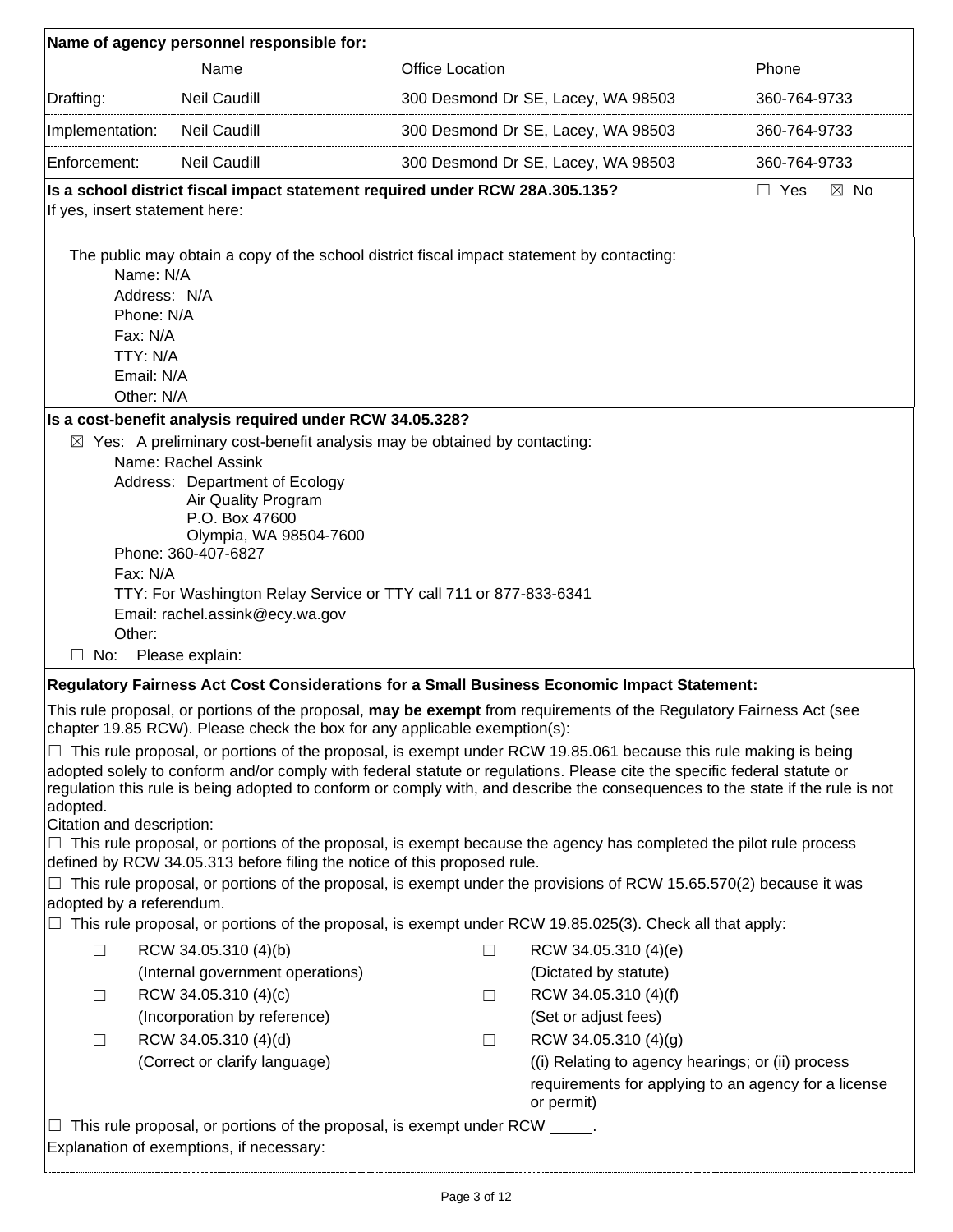## **COMPLETE THIS SECTION ONLY IF NO EXEMPTION APPLIES**

If the proposed rule is **not exempt**, does it impose more-than-minor costs (as defined by RCW 19.85.020(2)) on businesses?

 $\Box$  No Briefly summarize the agency's analysis showing how costs were calculated.

 $\boxtimes$  Yes Calculations show the rule proposal likely imposes more-than-minor cost to businesses, and a small business economic impact statement is required. Insert statement here:

### **WA Department of Ecology**

## **Small Business Economic Impact Statement**

## **Proposed amendments to WAC 173-441 Reporting of Emissions of Greenhouse Gases**

This Small Business Economic Impact Statement (SBEIS) presents the:

- Compliance requirements of the proposed rule.
- Results of the analysis of relative compliance cost burden.
- Consideration of lost sales or revenue.
- Cost-mitigating action taken by Ecology, if required.
- Small business and local government consultation.
- Industries likely impacted by the proposed rule.
- Expected net impact on jobs statewide.

A small business is defined by the Regulatory Fairness Act (chapter 19.85 RCW) as having 50 or fewer employees. Estimated costs are determined as compared to the existing regulatory environment—the regulations in the absence of the rule. The SBEIS only considers costs to "businesses in an industry" in Washington State. This means that impacts, for this document, are not evaluated for government agencies. The existing regulatory environment is called the "baseline" in this document. It includes only existing laws and rules at federal and state levels.

*This information is excerpted from Ecology's complete set of regulatory analyses of the proposed rule. For complete discussion of the likely costs, benefits, minimum compliance burden, and relative burden on small businesses, see the Regulatory Analyses (Ecology publication no. 21-02-022, October 2021)*

## **COMPLIANCE REQUIREMENTS OF THE PROPOSED RULE, INCLUDING PROFESSIONAL SERVICES Baseline**

The baseline for our analyses generally consists of existing rules and laws and their requirements. This is what allows us to make a consistent comparison between the state of the world with and without the proposed rule amendments. For this rulemaking, the baseline includes the:

- Existing rule: chapter 173-441 Reporting of Emissions of Greenhouse Gases.
- Authorizing statute: Climate Commitment Act (Engrossed Second Substitute Senate Bill 5126), Chapter 316, Laws of 2021.
- Federal Clean Air Act, 42 U.S.C. §§ 7401 et seq.
- Washington Clean Air Act, chapter 70A.15 RCW.
- Limiting Greenhouse Gas Emissions, chapter 70A.45 RCW.
- Existing federal and state regulations, including those covering GHG reporting at the federal level.

### **Separability of baseline from proposed rule requirements**

Ecology included some of the proposed rule amendments as explicitly part of the baseline, while it based others on Ecology's discretion. In some cases, however, it is difficult to conceptually and analytically separate the baseline from discretionary elements of the proposed rule – for example, where the baseline CCA establishes reporting scope and some definitions, but the proposed rule amendments include additional definitions, methods, or references needed to fully define the reporting program and facilitate compliance. When this is the case, the actual impacts of proposed amendments Ecology chose to include are not separable from the impacts of the overall program established under the baseline. To avoid underestimating costs in these cases, Ecology estimates the costs and benefits of the overall program, accounting for individual elements of the baseline wherever possible.

## **Proposed rule amendments**

The proposed rule amendments would make the following changes:

- Applicability and definitions: The rule would require facilities, suppliers, and electric power entities emitting at least 10,000 metric tons of carbon dioxide equivalent (MTCO2e) GHG per year to report GHG emissions to Ecology. Many already report under the existing rules, but the amendment adds electric power entities and some suppliers.
- Reporting: Expands calculation and report content, including production, fuel use, and electricity use.
- Third party verification: Reporters emitting at least 25,000 MTCO<sub>2</sub>e per year or with a compliance obligation under the CCA would need to have verification performed by a third party.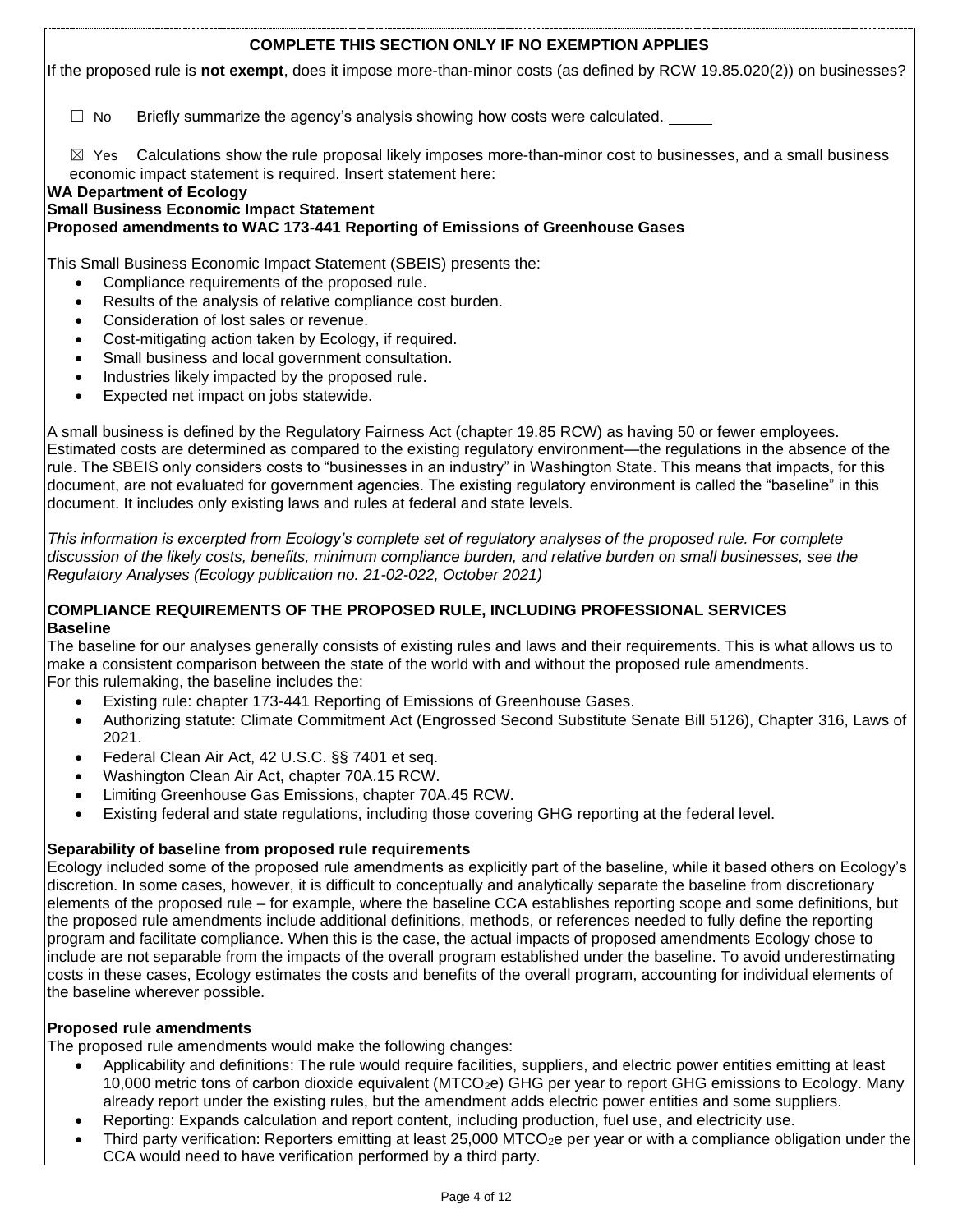- Fees: While the rule would continue to base total fees on program administration costs, it would reallocate fees based on degree of third party verification required.
- Administrative changes such as changing the reporting deadline to match the new deadline set in statute and various clarifications and corrections.

## **Applicability and definitions**

The proposed rule amendments would make the following definition changes to the existing rule.

- Add definitions consistent with statute.
- Remove references to the Washington State Department of Licensing, as they are no longer relevant.
- Amend the definition of facility to account for other specifications in rule.
- Remove overlap of facility and supplier terminology.
- Add fuel-related definitions necessary for implementation, and assumptions for consistency with statute.
- Add definitions specific to the CCA program, per statute.
- Add definitions consistent with statutory requirements for consistency with federal definitions.

The proposed rule amendments would make the following applicability changes to the existing rule.

- Add electric power entities, per statute.
- Add reporting threshold of 10,000 MTCO<sub>2</sub>e per year for suppliers and electric power entities, from all source categories, per statute.
- Amend supplier reporting basis to be the statutory threshold, based on all source categories.
- Add electric power entity reporting basis to be the statutory threshold, based on all source categories.
- Add specification that reporters with a compliance obligation under the CCA program must report for any year with an obligation, per statute.

The proposed rule amendments would affect the definition of GHG and listed GHGs.

## **Reporting**

The proposed rule amendments would make the following changes to the baseline rule:

- Set a universal reporting deadline of March 31, for mandatory and voluntary reporters, per statute.
- Allow electric power entities to submit a provisional report by March 31, followed by a final report by June 1.
- Added report contents.
- Require reporters to use the same emission calculation methods for all reports, but provide a process to request approval to change the method.
- Specify that reporters must cooperate with Ecology verification efforts.
- Extend recordkeeping from three years to 10 years. This is consistent with California reporting, per statute.
- Specify a limit of 15 business days to provide Ecology with records upon request.
- Monitoring plan.
- Clarify that "days" refers to calendar days unless otherwise specified.
- Increase the number of days a reporter has to request an extension from two days to five days before the report is due and reduce the length of the extension from 30 days to 15 days.
- Calibration and accuracy.
- Clarify that facilities use emissions calculations to determine their reporting requirements.
- Specify which emissions calculation equations municipal solid waste landfills must use for reporting.
- Specify that entities must report supplied  $CO<sub>2</sub>$  from facilities but it does not count toward the reporting threshold.
- Add calculation methods for suppliers. This is consistent with California reporting, per statute.
- Add calculation methods for electric power entities. This is consistent with California reporting, per statute.
- Require electric power entities that import or export electricity to prepare GHG Inventory Program documentation, in lieu of a GHG Monitoring Plan.

The proposed rule amendments would not affect elements of the existing rule related to:

- Designated representatives.
- Certification.
- Report submittal.
- Standardized methods and conversion factors incorporated by reference.
- Petition for alternative methods.

## **Third party verification**

The proposed rule amendments would make the following changes to the baseline rule:

- Require third party verification for some reporters.
- Require third party verification for some years.
- Specify that previously verified emissions factors meeting certain standards do not need reverification, but reports using them do.
- Allow a maximum 5 percent discrepancy between reported emissions and verified emissions.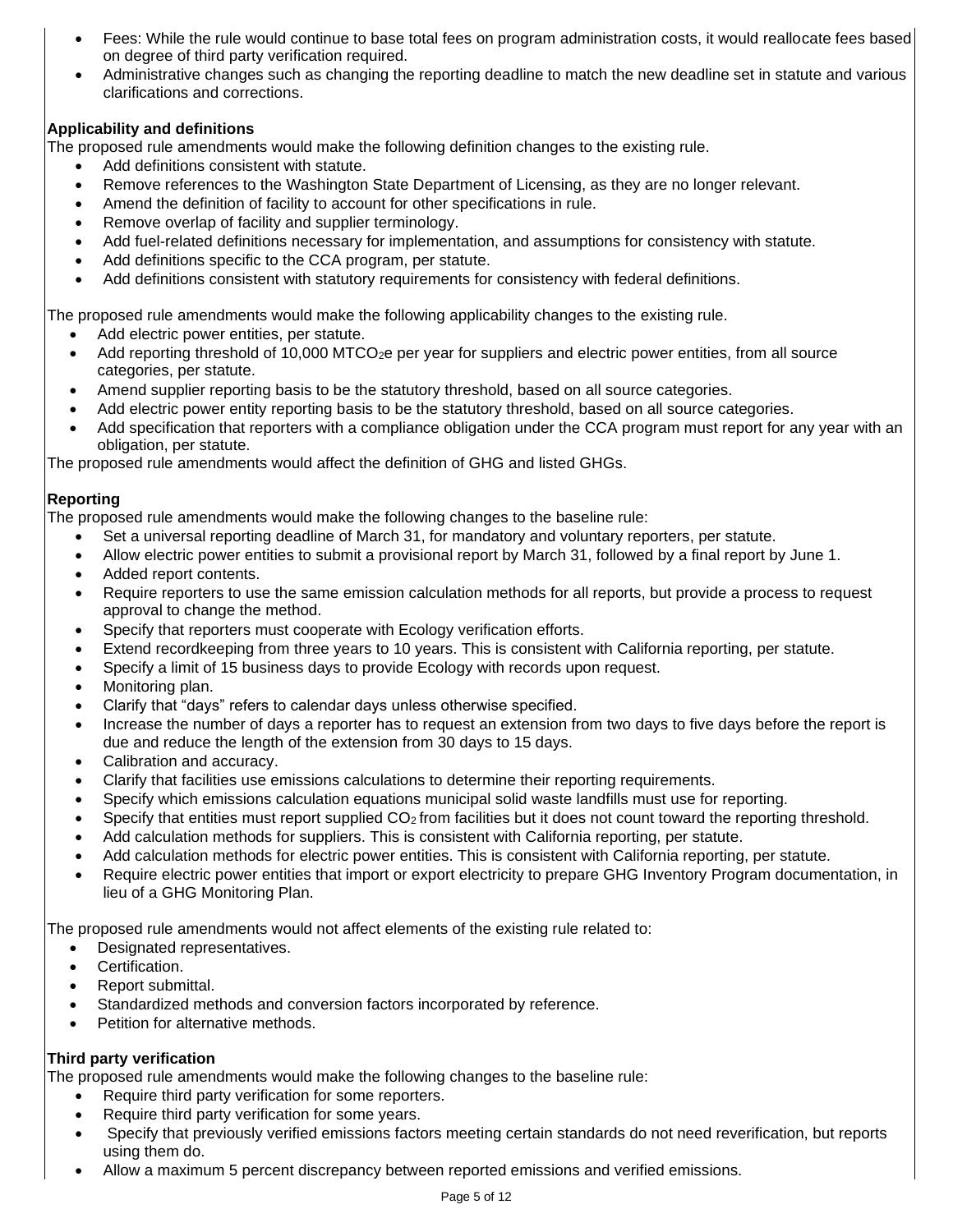- Require full third-party verification (including site visit), except for reporters without compliance obligation under CCA, once every three years. Use the subsequent two years for less-intensive verification.
- Add a list of what verification data checks must include.
- Set a deadline for corrections after verification**.**
- Verification report.
- Limit eligible verifiers to those accredited under the California Air Resources Board (CARB) program.
- Clarify that conflict of interest does not include working for a reporter to verify GHG emissions in another jurisdiction.
- Specify that Ecology may assign an emissions level in cases of discrepancy, per statute.
- Specify that Ecology may assign the emissions level used under the CCA program, per statute.

## **Fees**

The proposed rule amendments would not affect the total program budget (this is not specified in rule), but would change how fees are allocated across reporters. A reporter's fee would depend on whether their GHG emissions report is subject to third party verification.

Current estimates of likely annual fees are:

- \$700 for reporters not subject to third party verification.
- \$4,000 for reporters subject to third party verification.

## **Administrative changes**

The proposed rule amendments make administrative changes that are specifically from the baseline or have no material impact other than ensuring the rule is clear and consistent, such as clarifications and updating references.

## **COSTS OF COMPLIANCE: EQUIPMENT, SUPPLIES, LABOR**

Compliance with the proposed rule, compared to the baseline, is not likely to impose additional costs of equipment, supplies, or labor. We estimated all labor costs to be based on contracting to professional services (see below).

# **COSTS OF COMPLIANCE: PROFESSIONAL SERVICES**

## **Reporting**

We expect the proposed rule amendments to reporting to increase the time and effort necessary to report. For existing reporters, this would be an incremental change in reporting costs. For new reporters the cost would be of the entire reporting effort.

Many elements of calculation methods and reporting are part of the baseline, while Ecology based others on its discretion. Elements of costs and benefits that are a result of statutory requirements are not costs and benefits of the proposed rule amendments, but it is not possible to separate the discretionary choices made by Ecology from the statutory requirements. To avoid underestimating costs, we considered the impacts of proposed reporting changes as a whole.

To estimate the costs of proposed amendments to reporting, including applicability expansion, we used the list of current facility and fuel supplier reporters, as well as identifying likely new facility, supplier, and electric power entity reporters. The table below summarizes them.

| <b>Reporter Type</b>                 | Low   | High         |
|--------------------------------------|-------|--------------|
|                                      | Count | <b>Count</b> |
| <b>Existing facilities</b>           | 159   | 159          |
| New facilities                       |       |              |
| <b>Existing suppliers</b>            | 42    | 42           |
| New suppliers                        | 16    | 26           |
| New electric power entities          | 50    | 60           |
| Ceasing reporting (statutory change) | 5     | 5            |
| Total                                | 272   | 292          |

Since electric power entities and many suppliers are not currently required to report, we could not identify all specific entities that would likely become reporters under the proposed amendments:

- In addition to six likely new suppliers identified, based on Ecology staff professional judgment and experience implementing the GHG reporting program, we assumed between 10 and 20 additional suppliers would become reporters.
- Based on professional judgement and experience, as well as corroborating information from the Bonneville Power Administration and Washington Utilities and Transportation Commission (UTC), we assumed between 50 and 60 electric power entities would become reporters.

Based on past estimates of necessary reporting workload, as well as assessments by the US EPA, we assumed how much additional time it would take various positions to complete the reporting required under the proposed amendments. Loaded wages reflect overhead costs such as benefits, equipment, and administrative support, based on median wages by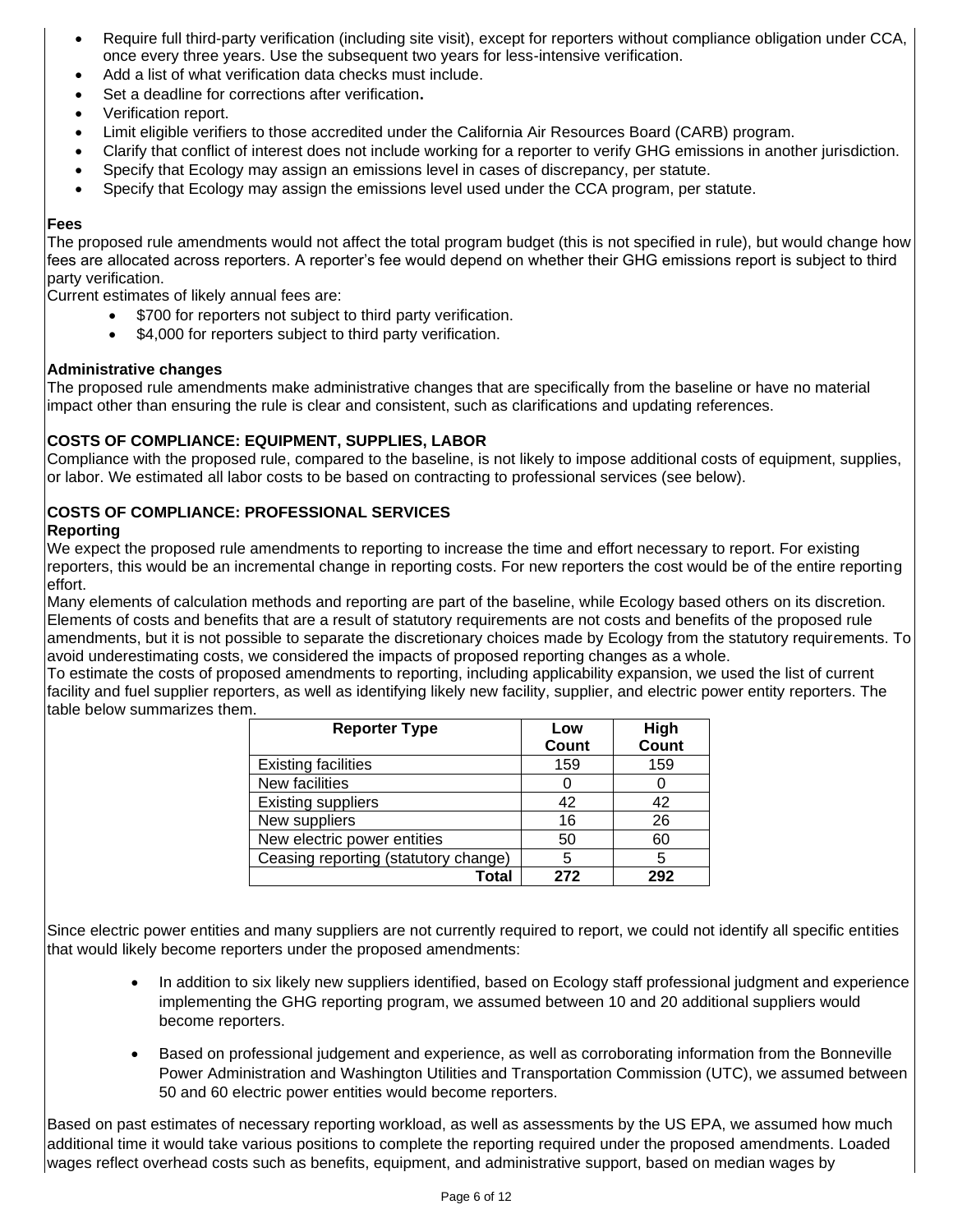employment type in Washington. Overhead costs conservatively potentially overestimate labor costs, corresponding to hiring outside contractors for reporting. Existing internal staff hourly wages would not reflect overhead. For existing reporters, this would be the increase in costs from current reporting, and new reporters would incur the full cost.

Based on the above numbers of reporters and reporting costs, we estimated total reporting costs:

- Facilities (all existing reporters):
	- $\circ$  \$5,824 in the first year.
	- o \$2,229 in subsequent years.
- **Existing supplier reporters:** 
	- $\circ$  \$54,499 in the first year.
	- o \$52,680 in subsequent years.
- New supplier reporters:
	- $\circ$  \$24,591 \$39,960 in the first year.
	- $\degree$  \$23,702 \$38,515 in subsequent years.
- Electric power entities (all new reporters):
	- $\circ$  \$76,846 \$92,215 in the first year.
	- $\circ$  \$74,068 \$88,881 in subsequent years.

## **Third party verification**

We expect the proposed rule amendments to third party verification to result in additional verification costs for some reporters. Reporters emitting at least 25,000 MTCO<sub>2</sub>e per year or with compliance obligations under the CCA would incur these additional costs.

The third party verification requirements in the proposed rule are largely as required by statute, but Ecology used its discretion to add specifications that would help implement the rule. Elements of costs and benefits that are a result of statutory requirements are not costs and benefits of the proposed rule amendments, but it is not possible to separate the discretionary choices made by Ecology from the statutory requirements. To avoid underestimating costs, we considered the impacts of proposed applicability and definition changes as a whole.

We estimated the costs of third party verification based on estimated costs of full (including site visit) verification and lessintensive verification, of \$22,195 and \$701, respectively. According to the proposed rule amendments, reporters subject to third party verification:

- Must undergo full verification the first year of each three-year compliance period, followed by less-intensive verification the remaining two years, if they have a compliance obligation under the CCA.
- Must undergo less-intensive verification if they emit over 25,000 MTCO<sub>2</sub>e per year and do not have a compliance obligation under the CCA.

| <b>Verification Type</b> | Low<br><b>Count</b> | High<br>Count |
|--------------------------|---------------------|---------------|
| Third party required     | 201                 | 221           |
| Third party NOT required | 71                  |               |
| <b>Total</b>             | 272                 | 292           |

To simplify calculations around uncertainty ranges, we conservatively assumed all new suppliers and electric power entities were subject to full third party verification.

# **COSTS OF COMPLIANCE: ADMINISTRATIVE COSTS**

Where applicable, Ecology estimates administrative costs ("overhead") as part of the cost of labor and professional services, above.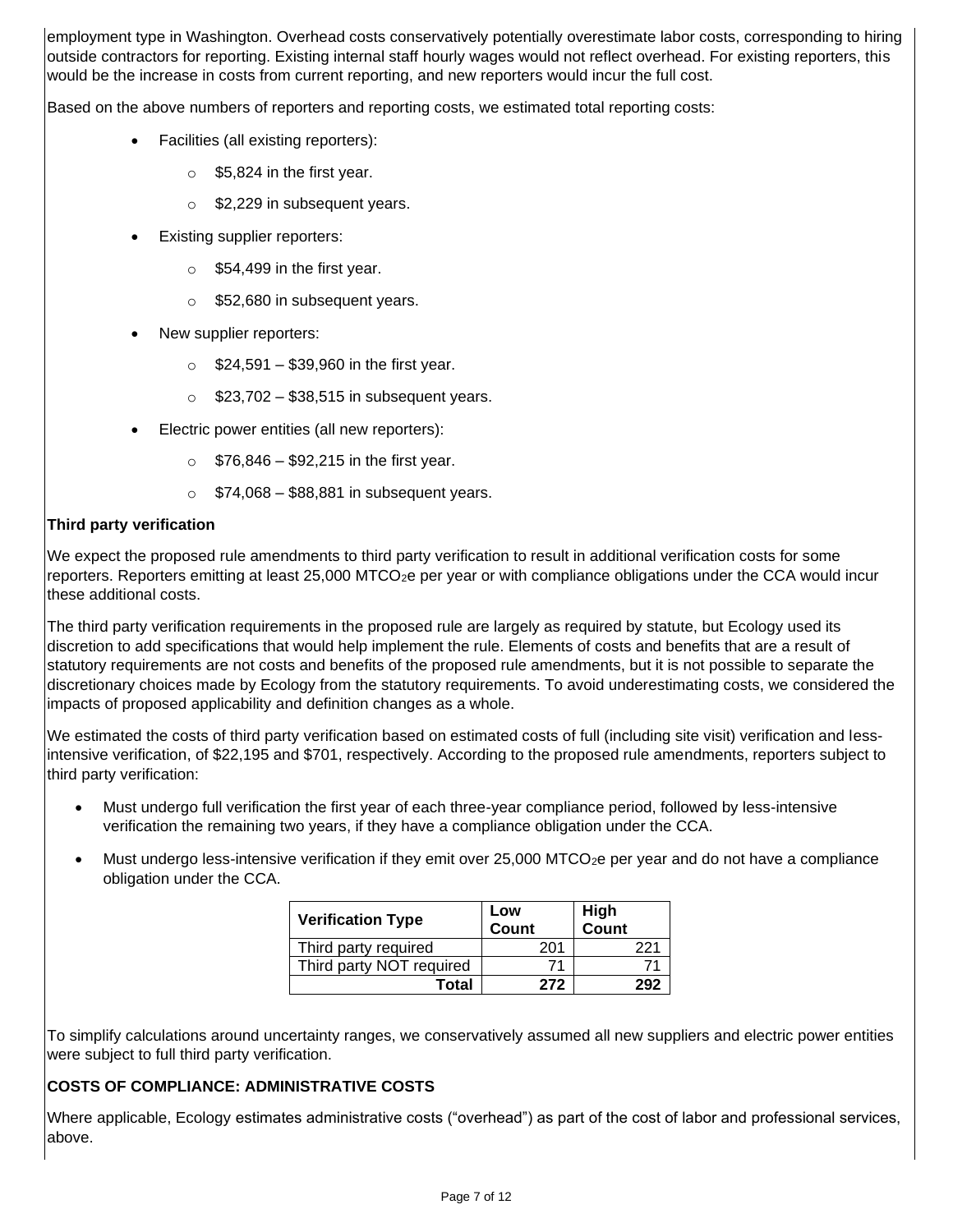# **COSTS OF COMPLIANCE: OTHER**

## **Applicability and definitions**

We expect the proposed rule amendments to applicability and definitions to increase the number of reporters subject to GHG reporting requirements. These new reporters would incur costs of reporting, verification, and fees, which are all addressed in the relevant sections below.

Based on past implementation of the reporting rule, the total number of reporters remains relatively stable over time, if not decreases. Given the requirements and provisions of the CCA, the number of new electric power entity reporters in the future may increase. That would increase the total number of reporters beyond the current expanded scope of the proposed amendments. This would scale both costs and benefits.

The statute largely expands the scope of the proposed rule, but Ecology used its discretion to add specifications and definitions that would help implement the rule and clarify who must comply with the rule. Elements of costs and benefits that are a result of statutory requirements are not costs and benefits of the proposed rule amendments, but it is not possible to separate the discretionary choices made by Ecology from the statutory requirements. To avoid underestimating costs, we considered the impacts of proposed applicability and definition changes as a whole.

### **Fees**

We expect the proposed rule amendments to fee allocation to result in both individual fee increases and decreases. The direction of an individual fee change depends on whether a reporter is an existing facility or supplier, and whether it would likely be subject to third party verification under the proposed amendments. New reporters (see section 2.3.1) would experience only fee increases, of the full fee amount. The rule does not dictate the total program budget. Any change in total costs will result from additional sources required to report and any increased effort required for administration of the expanded program.

Current fees are:

- \$2,635 per facility.
- \$0 per transportation fuel supplier.

Current estimates of likely fees under the proposed rule amendments are:

- \$700 for reporters not subject to third party verification.
- \$4,000 for reporters subject to third party verification.

Across the entire population of likely reporters, this would result in increased annual costs of \$431,235 – \$511,235, accounting for both positive and negative cost impacts.

## **COMPARISON OF COMPLIANCE COST FOR SMALL VERSUS LARGE BUSINESSES**

We calculated the estimated per-business costs to comply with the proposed rule amendments, based on the costs estimated in Chapter 3 of this document. In this section, we estimate compliance costs per employee. We note that costs of compliance are potentially significantly different, as compared to the baseline, for existing reporters that are largely facilities. We therefore considered costs per employee separately for a median facility, supplier, and electric power entity.

The median affected small business likely covered by the proposed rule amendments employs between five and ten people. The largest ten percent of affected businesses employ a median of between 500 and 3,150 people. The table below summarizes them.

Based on annual cost estimates above, we estimated the following annual compliance costs per employee.

| <b>Reporter Type</b>    | <b>Median Cost per</b><br><b>Employee</b><br><b>Small Businesses</b> | <b>Median Cost per Employee</b><br><b>Largest 10 Percent of</b><br><b>Businesses</b> |
|-------------------------|----------------------------------------------------------------------|--------------------------------------------------------------------------------------|
| Electric power entities | \$2,188                                                              | \$44                                                                                 |
| <b>Facilities</b>       | \$208                                                                | \$1                                                                                  |
| <b>Suppliers</b>        | \$2,334                                                              | \$23                                                                                 |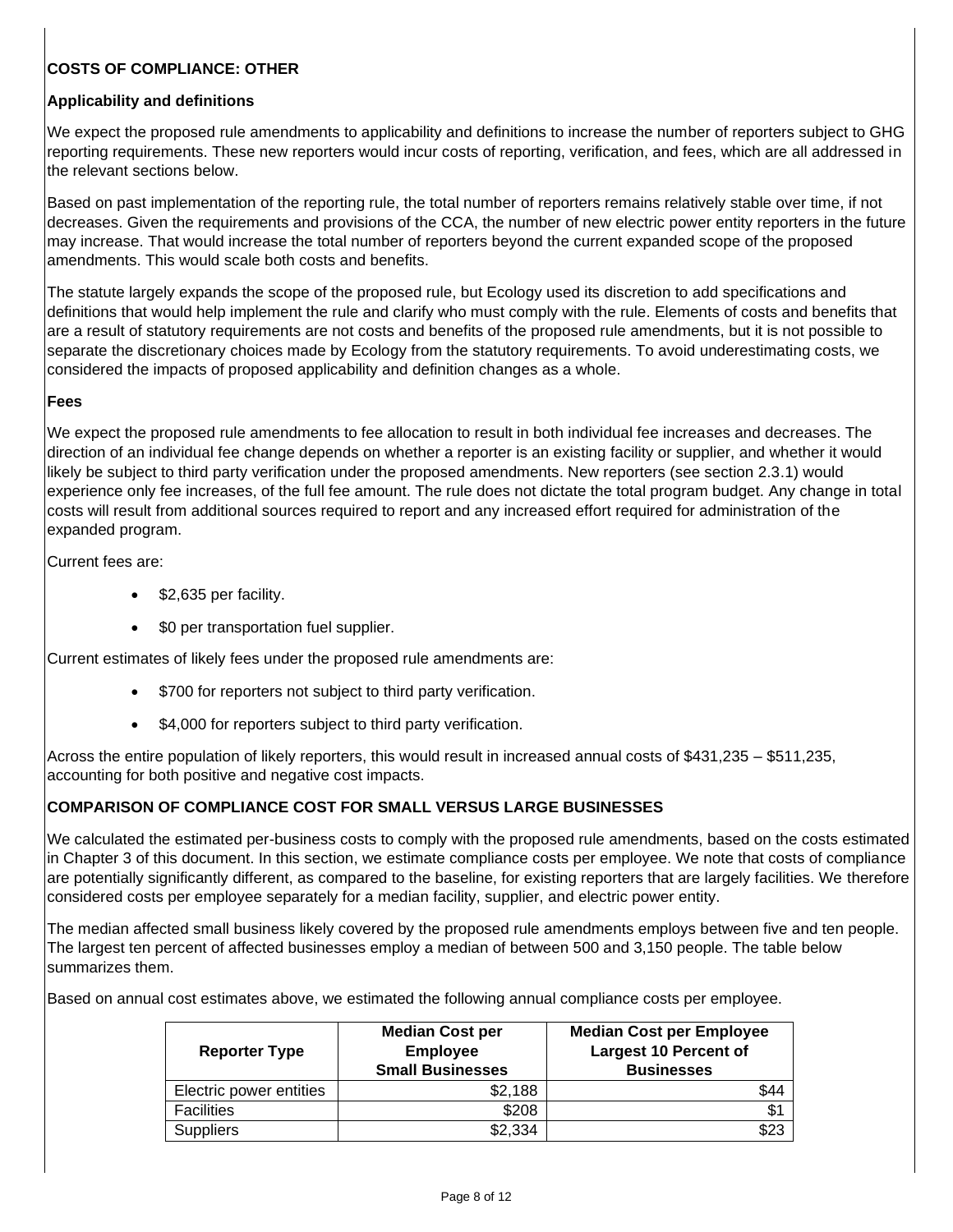We conclude that the proposed rule amendments are likely to have disproportionate impacts on small businesses, based on median values and industry attributes, and therefore Ecology must include elements in the proposed rule amendments to mitigate this disproportion, as far as is legal and feasible. As discussed above, however, the degree of disproportion is likely smaller than quantified here, based on conservative underestimation of employment numbers.

# **CONSIDERATION OF LOST SALES OR REVENUE**

Businesses that would incur costs could experience reduced sales or revenues if the proposed rule amendments significantly affect the prices of the goods they sell. Each business's production and pricing model (whether additional lump-sum costs would significantly affect marginal costs) strongly determine the degree to which this could happen. It also relates to the specific attributes of the markets in which they sell goods, including the degree of influence each firm has on market prices, as well as the relative responsiveness of market demand to price changes.

We used the REMI E3+ model for Washington State to estimate the impact of the proposed rule amendments on directly affected markets, accounting for dynamic adjustments throughout the economy. The model accounts for: inter-industry impacts; price, wage, and population changes; and dynamic adjustment of all economic variables over time.

Based on E3+ model runs for low and high cost estimates aggregated to the 4-digit North American Industry Classification System (NAICS) level, we estimated potential impacts to price levels and output value over time. This allowed us to estimate the degree to which businesses would be able to pass costs on to their customers through increased prices, as well as to what degree customers would be able to substitute to less-expensive goods. Together, these impact the likelihood that businesses would experience impacts to sales or revenue.

Model results did not indicate significant immediate or long-run impacts to overall price levels in the state (0 to 0.001 percent increase), but did forecast relatively small aggregate impacts to the value of output statewide. Most of the median \$6 million per year statewide impact was concentrated in the following industries, likely due to minor increases in energy costs impacting broad sectors. For context, total annual output in the state is worth over \$600 billion.

- Manufacturing: \$1 million to \$1.2 million.
- Construction: \$600,000 to \$1.2 million.
- Utilities: \$600,000 to \$1.2 million.

# **MITIGATION OF DISPROPORTIONATE IMPACT**

We considered all of the above options, the goals and objectives of the authorizing statutes (see Chapter 6), and the scope of this rulemaking. We limited compliance cost-reduction methods to those that:

- Are legal and feasible.
- Meet the goals and objectives of the authorizing statute.
- Are within the scope of this rulemaking.

The proposed rule amendments maintain or add elements from the above list provided in the RFA:

- The baseline rule and proposed amendments are reporting rules only. They do not contain substantive regulatory requirements, and we are not proposing any for addition.
- Recordkeeping and reporting requirements would rely largely on maintaining consistency with other programs, using known operations data and information, and using standardized common calculations.
- If we consider the equivalent of inspections for the proposed amendments to the reporting rule to be third party verification, the proposed rule amendments limit this verification to where it is necessary for data quality assurance in its support of the CCA program (as required by statute). Smaller reporters are less likely to have compliance obligations or emissions over the threshold that would require third party verification.
- As part of this rulemaking, Ecology received information that electric power entities (many of which are small) desired later deadlines. While the statute specifies the reporting deadline, the proposed rule amendments require electric power entities to submit a provisional report by the statutory deadline, followed by a final report two months later as proposed by stakeholders. Ecology also made changes to third party verification to streamline the process for smaller utilities.

The statute specifies many elements related to noncompliance, and could not be changed.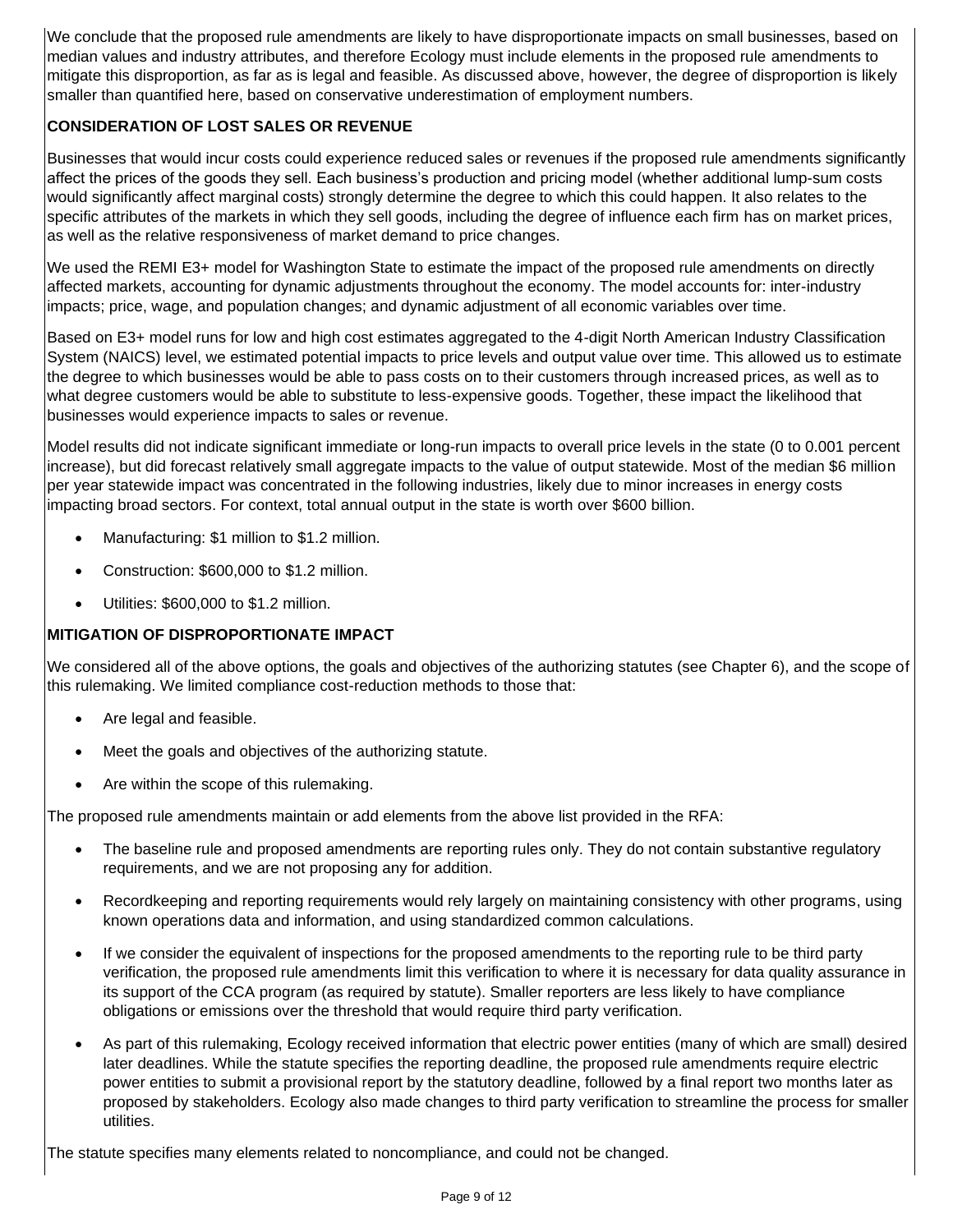## **SMALL BUSINESS AND LOCAL GOVERNMENT CONSULTATION**

We involved small businesses and local governments in development of the proposed rule amendments as part of our overall communications and rule development strategy.

- Rule announcement notice sent via email to:
	- o Rules and State Implementation Plan (SIP) listserv.
	- o GHG reporting listserv.
	- o CCA listserv.
	- o Current GHG reporters.
	- o WAC track (rulemaking).
- Stakeholder meeting materials sent on 7/15/21 to:
	- o Registered participants.
	- o GHG reporting listserv.
	- o Current GHG reporters.
	- Stakeholder meeting on 7/22/21 to provide overview of rule changes and get feedback on draft rule language.

Email recipients and meeting attendees included potential reporters, business associations, and industry associations across all three categories of proposed reporter. These included or represented small businesses unable to participate. Local governments (cities, counties) were also direct participants.

## **NAICS CODES OF INDUSTRIES IMPACTED BY THE PROPOSED RULE**

The proposed rule amendments likely impact the following industries, with associated NAICS codes. NAICS definitions and industry hierarchies are discussed at [https://www.census.gov/cgi-bin/sssd/naics/naicsrch?chart=2017.](https://www.census.gov/cgi-bin/sssd/naics/naicsrch?chart=2017)

- 1121 Cattle Ranching and Farming
- 2123 Nonmetallic Mineral Mining and Quarrying
- 2131 Support Activities for Mining
- 2211 Electric Power Generation, Transmission and Distribution
- 2212 Natural Gas Distribution
- 2213 Water, Sewage and Other Systems
- 3112 Grain and Oilseed Milling
- 3114 Fruit and Vegetable Preserving and Specialty Food Manufacturing
- 3115 Dairy Product Manufacturing
- 3116 Animal Slaughtering and Processing
- 3119 Other Food Manufacturing
- 3211 Sawmills and Wood Preservation
- 3212 Veneer, Plywood, and Engineered Wood Product Manufacturing
- 3219 Other Wood Product Manufacturing
- 3221 Pulp, Paper, and Paperboard Mills
- 3222 Converted Paper Product Manufacturing
- 3241 Petroleum and Coal Products Manufacturing
- 3251 Basic Chemical Manufacturing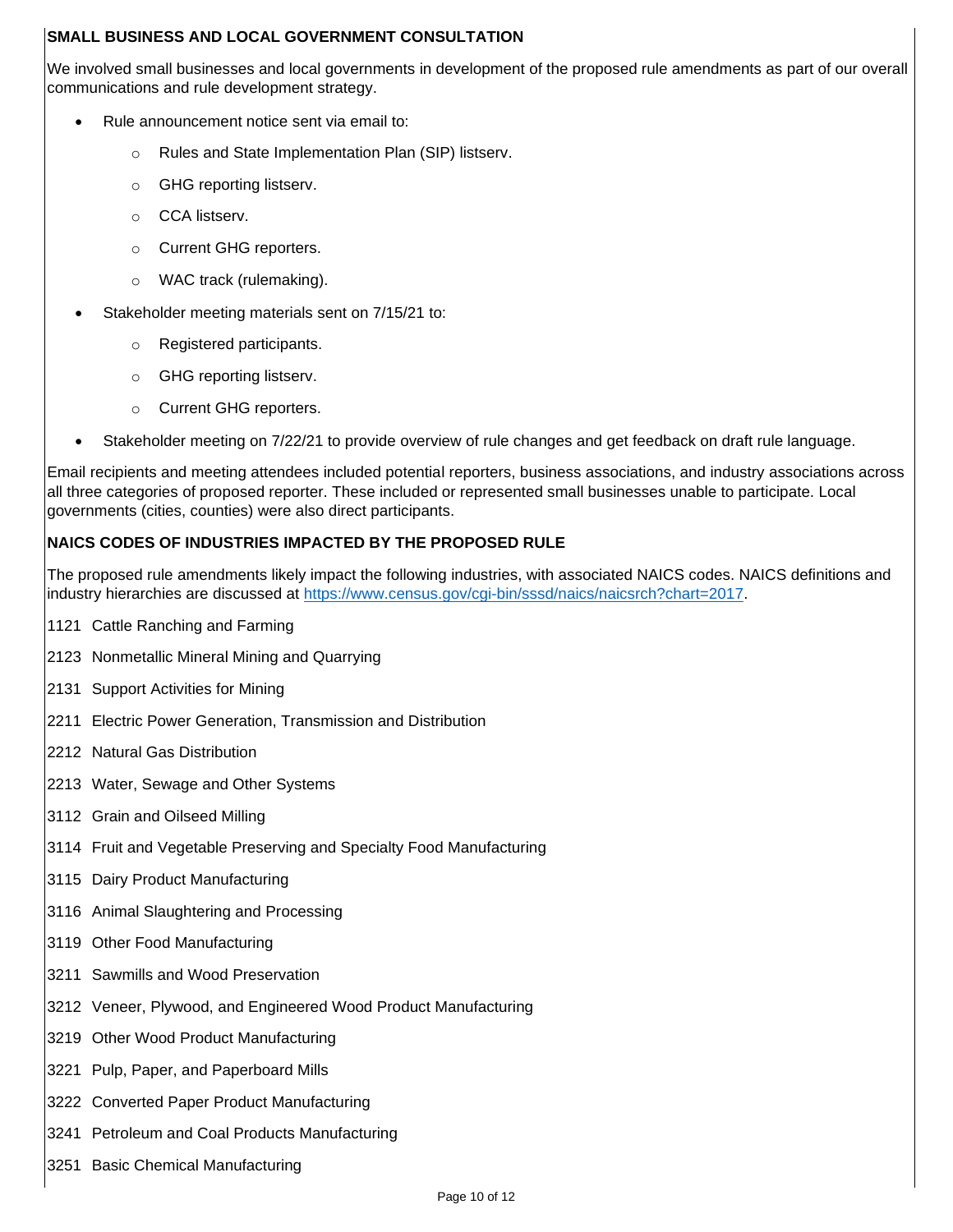- 3253 Pesticide, Fertilizer, and Other Agricultural Chemical Manufacturing
- 3272 Glass and Glass Product Manufacturing
- 3273 Cement and Concrete Product Manufacturing
- 3274 Lime and Gypsum Product Manufacturing
- 3311 Iron and Steel Mills and Ferroalloy Manufacturing
- 3313 Alumina and Aluminum Production and Processing
- 3314 Nonferrous Metal (except Aluminum) Production and Processing
- 3321 Forging and Stamping
- 3344 Semiconductor and Other Electronic Component Manufacturing
- 3359 Other Electrical Equipment and Component Manufacturing
- 3364 Aerospace Product and Parts Manufacturing
- 4247 Petroleum and Petroleum Products Merchant Wholesalers
- 4251 Wholesale Electronic Markets and Agents and Brokers
- 4451 Grocery Stores
- 4471 Gasoline Stations
- 4811 Scheduled Air Transportation
- 4862 Pipeline Transportation of Natural Gas
- 4881 Support Activities for Air Transportation
- 4921 Couriers and Express Delivery Services
- 4931 Warehousing and Storage
- 5621 Waste Collection
- 5622 Waste Treatment and Disposal
- 6113 Colleges, Universities, and Professional Schools
- 9241 Administration of Environmental Quality Programs
- 9281 National Security and International Affairs

# **IMPACT ON JOBS**

We used the REMI E3+ model for Washington State to estimate the impact of the proposed rule amendments on jobs in the state, accounting for dynamic adjustments throughout the economy.

The proposed rule amendments would result in transfers of money within and between industries, as compared to the baseline. The modeled impacts on employment are the result of multiple small increases and decreases in employment, prices, and other economic variables across all industries in the state. We define a job as one year of a full-time equivalent job, and may not reflect the ongoing or accumulating loss of entire employment positions.

Compliance cost impacts on jobs

| <b>Industry</b>                      | <b>Initial Jobs</b><br><b>Impact</b> | <b>Jobs Impact in Year</b><br>20 |
|--------------------------------------|--------------------------------------|----------------------------------|
| All Industries                       | $-19$ to $-21$                       | $-18$ to $-20$                   |
| Construction                         | $-4$ to $-5$                         |                                  |
| Retail trade                         | $-2$ to $-3$                         |                                  |
| Manufacturing                        | -2                                   |                                  |
| Health care and social<br>assistance | $-1$ to $-2$                         | $-1$ to $-2$                     |